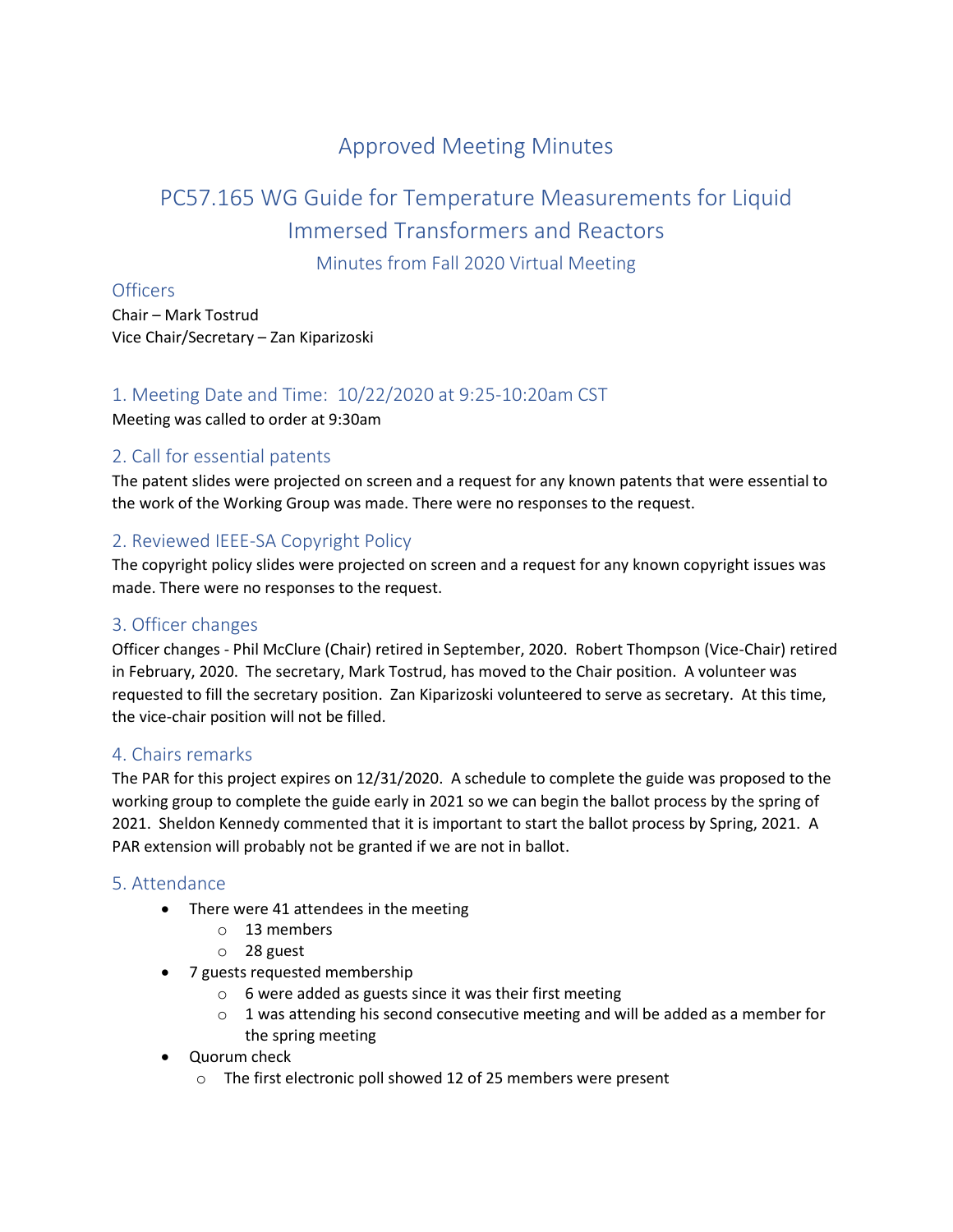- $\circ$  The second electronic poll was performed about 10 minutes into the meeting. 10 of 25 members were present for the second poll.
- $\circ$  A manual poll was performed using the chat box. 13 of 25 members were present so a Quorum was achieved

# 6. Approval of the agenda and minutes

- $\circ$  There was no objection to the unanimous approval of the meeting agenda
- $\circ$  There was no objection to unanimous approval of the fall, 2019 meeting minutes after minor corrections were made

# 7. Old Business

Chair requested updates from the volunteers for various sections in the guide:

- Purpose A purpose statement was drafted and emailed to the former chair late in 2019. The volunteer will try to find the email but is not sure if he will be able to locate the email since his computer failed and he may not be able to recover it. If the original proposal cannot be found, a new purpose statement will be drafted. Since the Scope doesn't specify whether design measurements will be considered in the guide, the purpose statement will address whether R&D measurements and type test measurements are included.
- Purpose statement will clarify whether the guide will include R&D measurements and other test measurements.
- Section 3 Definitions: Section was recently reviewed. The section is in pretty good shape. A final review will be performed once the document is further along to minimize the number of revisions required.
- Section 4.4 Core Temperature Measurements: Review of this section will be completed by December 2020.
- Section 4.6 OLTC temperature measurements The methods to monitor OLTC temperatures are identical to the methods used to monitor top oil and bottom oil temperature. Recommendation is to include OLTC oil temperature measurements in section 4.2.
- Section 4.8 Bushing temperature measurement Volunteers from the bushing committee provided guidance on this section in an email to the previous chair in January/February, 2020. The email will be forwarded to the current chair for his consideration.
- A motion passed in fall, 2019 to remove sections 4.5 to 4.10 from the guide since the measurements in these sections were R&D measurements. Since we don't have content for these sections, we will proceed with removing those sections. If viable methods to monitor bushing temperatures are identified, a motion will be made to add section 4.8 back into the document.
- During the fall 2019 new business discussion, a proposal was made to reorganize the document by measurement type rather than by component. The proposal was tabled until this meeting since the former chair was not present in the meeting. The current chair indicated he was not considering reformatting the document since we are in the final stages of completing the document.

#### 8. New Business

- The chair proposed the following timeline to allow us the move the guide towards ballot:
	- o December, 2020 Complete all sections discussed in old business above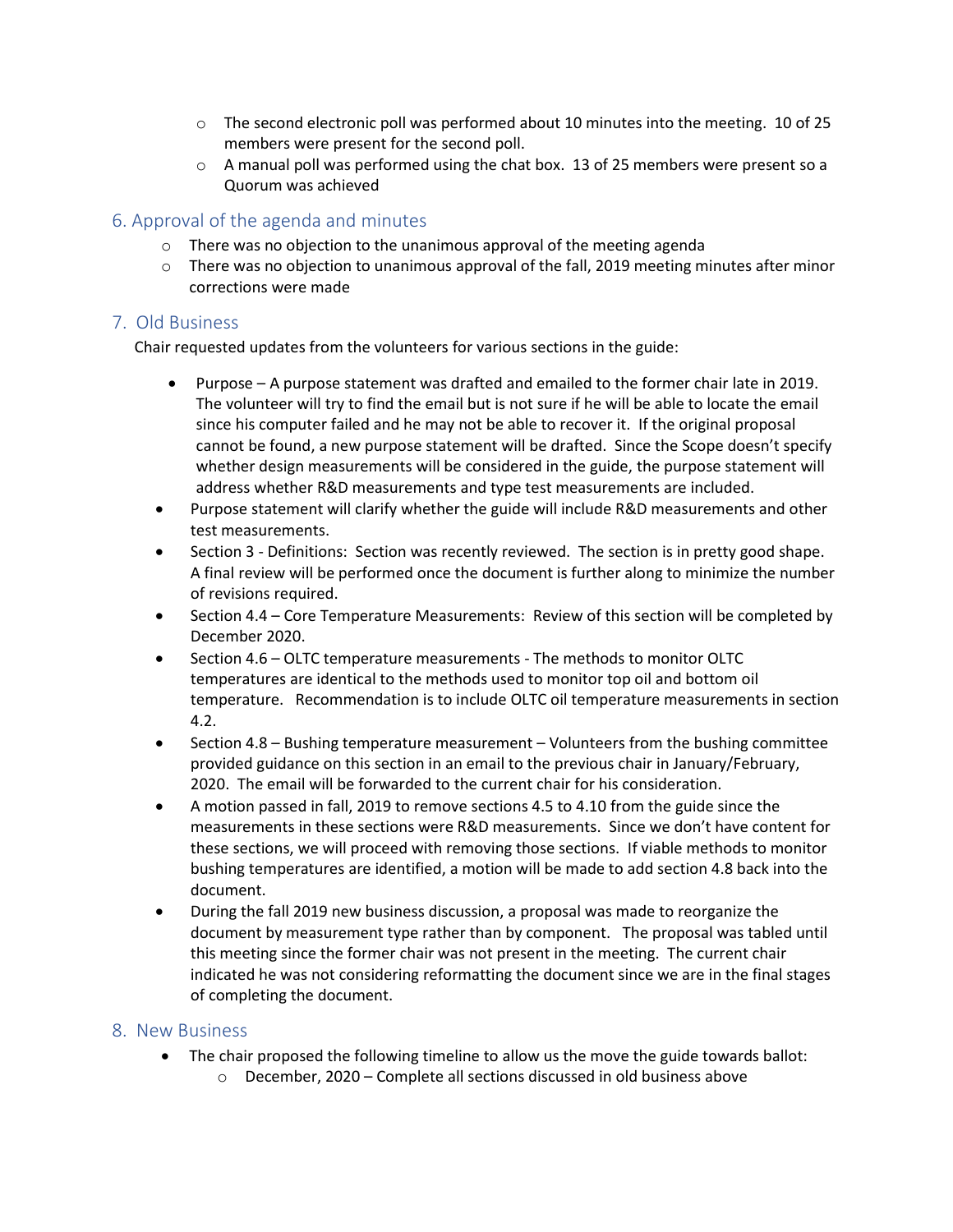- o January, 2021 Update the guide to include the content submitted in December and send the draft out for comment
- o February/March, 2021 resolve all comments and update the guide
- $\circ$  April, 2021 Begin the ballot process

# 9. Motion to adjourn

#### 10. Minutes

The minutes were recorded by Mark Tostrud – Chair and reviewed by Zan Kiparizoski – Secretary

| WG PC57.165 - Participation List, Virtual Fall 2020 Meeting |                   |                    |                                      |  |
|-------------------------------------------------------------|-------------------|--------------------|--------------------------------------|--|
| <b>Role</b>                                                 | <b>First Name</b> | Last Name          | Company                              |  |
| <b>Member</b>                                               | Gilles            | Bargone            | FISO Technologies Inc.               |  |
| <b>Member</b>                                               | Jean-Noel         | <b>Berube</b>      | Rugged Monitoring Inc.               |  |
| <b>Member</b>                                               | Juan              | Castellanos        | Prolec GE                            |  |
| <b>Member</b>                                               | <b>Hakim</b>      | <b>Dulac</b>       | <b>Qualitrol Company LLC</b>         |  |
| <b>Member</b>                                               | Sheldon           | Kennedy            | Niagara Transformer                  |  |
| <b>Secretary</b>                                            | Zan               | Kiparizoski        | <b>Howard Industries</b>             |  |
| <b>Member</b>                                               | Martin            | Munoz Molina       | Orto de Mexico                       |  |
| <b>Member</b>                                               | Ryan              | Musgrove           | <b>Oklahoma Gas &amp; Electric</b>   |  |
| <b>Member</b>                                               | Steven            | Schappell          | SPX Transformer Solutions, Inc.      |  |
| <b>Member</b>                                               | Samuel            | <b>Sharpless</b>   | <b>Rimkus Consulting Group</b>       |  |
| <b>Member</b>                                               | <b>Babanna</b>    | Suresh             | Southwest Electric Co.               |  |
| <b>Chair</b>                                                | Mark              | Tostrud            | Dynamic Ratings, Inc.                |  |
| <b>Member</b>                                               | Trenton           | Williams           | <b>Advanced Power Technologies</b>   |  |
| <b>Guest</b>                                                | Kayland           | Adams              | SPX Transformer Solutions, Inc.      |  |
| Guest                                                       | Onome             | Avanoma            | Transformer Consulting Services Inc. |  |
| <b>Guest</b>                                                | Jean-Noel         | <b>Berube</b>      | Rugged Monitoring Inc.               |  |
| Guest                                                       | Thomas            | Blackburn          | Gene Blackburn Engineering           |  |
| <b>Guest</b>                                                | <b>Nicolas</b>    | <b>Blais</b>       | <b>Nomos Systems</b>                 |  |
| Guest                                                       | Jeremiah          | <b>Bradshaw</b>    | <b>Bureau of Reclamation</b>         |  |
| <b>Guest</b>                                                | Darren            | <b>Brown</b>       | <b>Howard Industries</b>             |  |
| <b>Guest</b>                                                | Solomon           | Chiang             | The Gund Company                     |  |
| <b>Guest</b>                                                | Scott             | Digby              | <b>Duke Energy</b>                   |  |
| <b>Guest</b>                                                | Samragni          | Dutta Roy          | <b>Siemens Energy</b>                |  |
| <b>Guest</b>                                                | Daniela           | <b>Ember Baciu</b> | Hydro-Quebec IREQ                    |  |
| <b>Guest</b>                                                | Shamaun           | Hakim              | WEG Transformers USA Inc.            |  |
| Guest                                                       | Ronald            | Hernandez          | Doble Engineering Co.                |  |
| <b>Guest</b>                                                | John              | John               | Virginia Transformer Corp.           |  |
| <b>Guest</b>                                                | <b>Tiffany</b>    | Lucas              | SPX Transformer Solutions, Inc.      |  |
| Guest                                                       | Jinesh            | Malde              | M&I Materials Inc.                   |  |
| <b>Guest</b>                                                | Anatoliy          | Mudryk             | <b>Camlin Power</b>                  |  |
| <b>Guest</b>                                                | Anastasia         | O'Malley           | Consolidated Edison Co. of NY        |  |
| <b>Guest</b>                                                | Parminder         | Panesar            | Virginia Transformer Corp.           |  |
| Guest                                                       | Vijay             | Pargaonkar         | Virginia Transformer Corp.           |  |